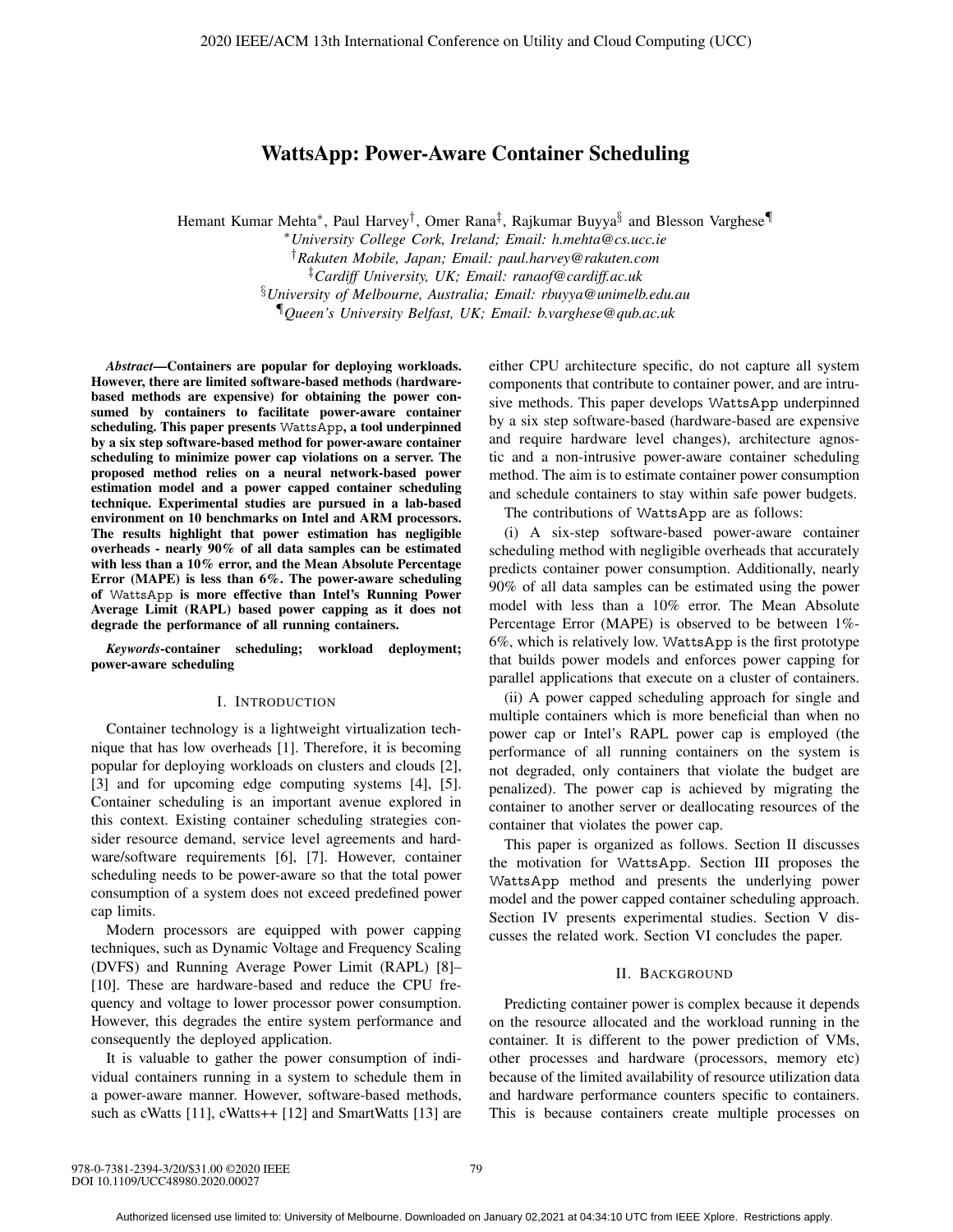Table I: Scientific workloads used in this paper

| <b>Name</b>         | <b>Description</b>           | <b>Type</b>    |
|---------------------|------------------------------|----------------|
| <b>KMEANS</b>       | Clustering algorithm         | <b>DCBench</b> |
| <b>FUZZY-KMEANS</b> | Clustering algorithm         | <b>DCBench</b> |
| <b>KPCA</b>         | Principal component analysis | <b>DCBench</b> |
| <b>PCA</b>          | Principal component analysis | <b>DCBench</b> |
| <b>BFS</b>          | Graph mining breadth-first   | <b>DCBench</b> |
| <b>MD</b>           | Molecular dynamics           | MPI-C          |
| <b>HEATED</b>       | Steady heat equation solver  | MPI-C          |
| <b>POISSON</b>      | Poisson equation solver      | MPI-C          |
| <b>PRIME</b>        | Counting prime               | MPI-C          |
| <b>SGEFA</b>        | Linear algebra solver        | MPI-C          |
|                     |                              |                |

the host operating system. The number of processes varies depending on the activity within the containers.

This paper observes that containers with more allocated resources consume more power for the same workload than on containers with fewer resources. However, in all cases the power does not correspond to the increase in resources (CPU cores, memory). For example, the average power of an application running on twice the resources, may not necessarily directly correspond to a factor of two.

This hypothesis is verified on 10 different scientific workloads that are listed in Table I. These workloads are obtained from: (i) DCBench [14] from which five MPI based workloads are chosen, and (ii) A collection of C/C++ based scientific programs<sup>1</sup> that are a combination of CPU-bound, I/O-bound and memory-bound scientific workloads. This paper does not consider alternate classes of workloads, such as Internet-of-Things, stream processing, or sensor-based applications. The workloads considered in this paper may have different power consumption patterns during execution. This is captured in the resource utilization and power data that is collected at a fine granularity and used for building the power model. This ensures that estimation is carried out for different workload phases.

Figure 1 highlights the average, minimum and maximum power consumed by a container with 3 CPU cores and 4GB RAM. Figure 2 provides results for the same workloads for twice the resources (6 CPU cores and 8GB RAM). In both figures, the total system power consists of both static and dynamic power consumption. Although the resources allocated are doubled the average power consumed does not necessarily double for all workloads (for example, refer to the workloads HEATED, MD, POISSON, PRIME and SGEFA).

Similar trends are obtained when the power consumption is noted for the above workloads over time (the results are exhaustive and are not presented in this paper). When more resources are added parallel workloads (applications running within a single container) execute faster, but reach their peak power consumption at different times. This paper does not aim to explain individual power profiles of workloads,





Figure 1: Power consumption (Watts) of workloads deployed in containers with 3 CPU Cores and 4GB RAM.



Figure 2: Power consumption (Watts) of workloads deployed in containers with 6 CPU Cores and 8GB RAM.

but notes that a server that executes multiple containers could violate the power cap; specifically, when multiple large size containers are multi-tenant on a server. These large containers may consume high power and when they are multi-tenant their combined total power consumption could be higher and close to the maximum power consumption of the server.

Power cap violations are undesirable and need to be effectively managed on servers running different workloads. They occur when the total power consumed by a server exceeds a threshold defined by the server administrators. When power cap violations occur, the server performance starts degrading since power management techniques like Dynamic Voltage and Frequency Scaling (DVFS) that are bundled with processors come in to play. DVFS reduces the server power consumption by using two power saving techniques, namely dynamic voltage scaling and dynamic frequency scaling [9]. Power is saved by lowering the frequency/voltage of the CPU and other system resources. This reduction negatively impacts performance of workloads executed on the server (performance of a container running on a server will drop when there is a power cap violation).

A power aware container scheduling strategy is required to avoid the above. Power/energy saving benefits of techniques like DVFS are diminishing because of the complexity of multi-core processors and memory [9]. Therefore, a software-based power capping technique is desirable in addition to specific hardware-based techniques.

#### III. THE WATTSAPP METHOD

This section presents a method for software-based power aware scheduling of containers to minimize power cap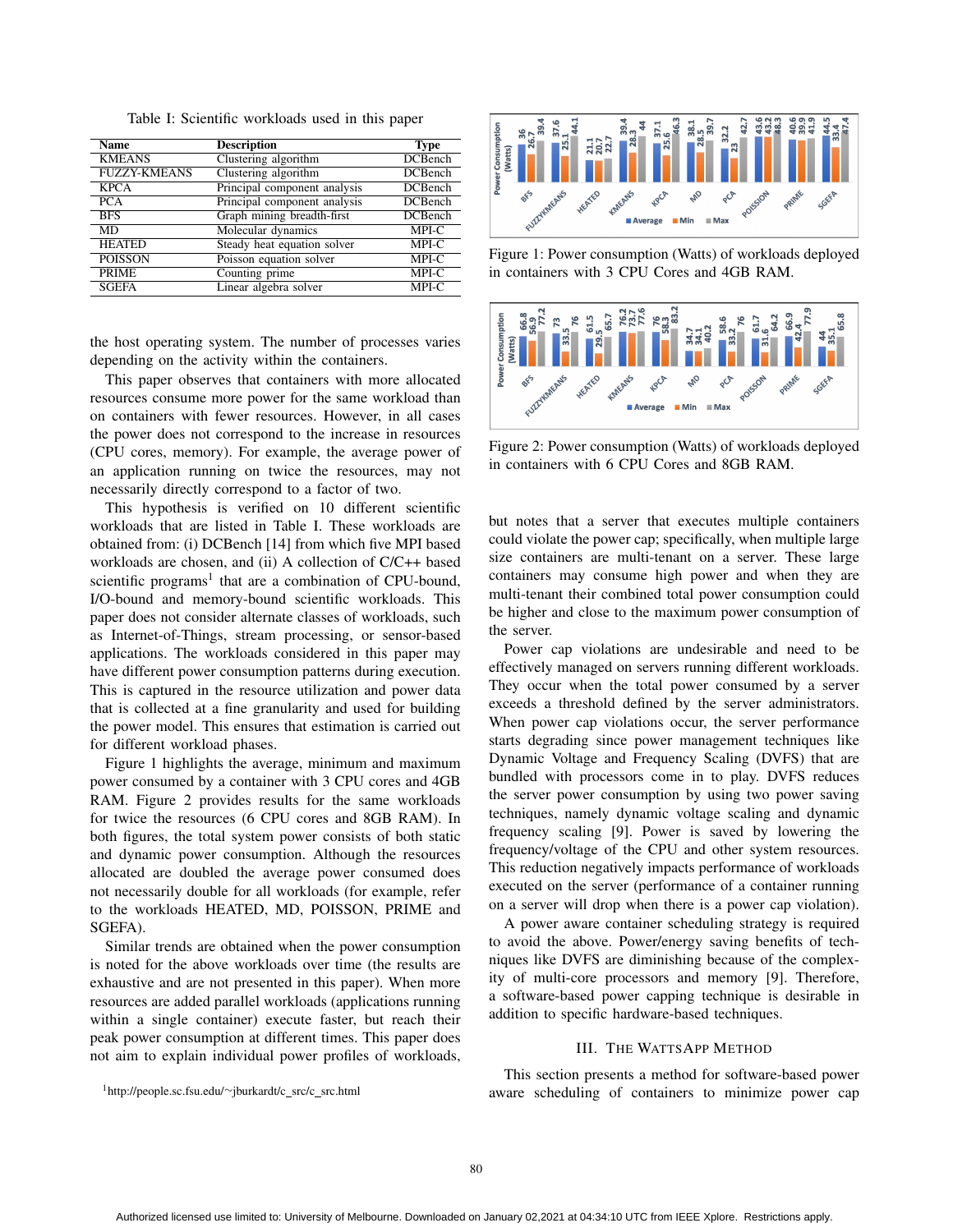violations on a server, which is fundamental in developing WattsApp. *Power aware container scheduling* is the distribution/consolidation of containers such that the total power consumed by a server does not cross a predefined threshold (or cap) specified by an administrator.

A primary requirement for the WattsApp scheduling approach is to obtain information on the power consumed by a container. Resource utilization statistics of each container is used to calculate its power consumption. This information is used for container scheduling, such that the maximum power consumed does not violate any power restriction on an individual server.

Currently, there are no hardware methods for obtaining the power consumed by containers. Moreover, there are a few software methods to measure the container power consumption and these methods have concerns like they are architecture specific, ignores essential system resources or intrusive as discussed in Section V. This article aims to bridge this gap. Hardware-based methods will require modification of the hardware (such as additional probes) resulting in more expensive processors. Hence, a *software-based method* is adopted to develop a model of container power consumption that depends on resource utilization information of the container. The model uses linear regression-based neural network to correlate container resource utilization statistics with system power consumption information to estimate the container power consumption (refer Section III-B).

The WattsApp method relies on two activities: (i) *Container power prediction*, which is estimating the power consumed by an individual container using software-based methods, and (ii) *Power capped container scheduling*, which is using the estimated power values to place containers equitably on a server.

Any power cap violation is periodically detected on each server by observing the total power consumption of the server. If the power consumed is above a threshold, then power capping is performed on the server without significantly affecting the run time performance of all running containers. Power capping in WattsApp is performed using two approaches, namely container migration and container resource (CPU cores) reduction (considered in Section III-B). The method firstly attempts to migrate a container causing the server power cap violation onto another server. If no servers are available to migrate a container, then the resources allocated to the container are reduced (the processor consumes nearly 85% power of the total system power [15]). Hence, the CPU cores allocated to the container are firstly reduced one at a time until the power cap limit is restored. Commands, such as *docker update*, are used to change the cores allocated to a container; the change is immediately reflected.

The proposed method of WattsApp shown in Figure 3 comprises six steps: namely Data Collection, Model Building, Power Estimation, Power Capped Allocation, Violation



Figure 3: WattsApp method for power-aware scheduling.

Detection and Power Capping. The first three steps are for container power prediction, and the remaining steps are for power capped container scheduling.

*Step 1 - Data Collection*: The training data for supervised learning is collected to estimate container power consumption. It collects system power consumption and resource usage statistics for each container from the host OS. This is correlated with system power consumption to obtain container power consumption. The system power information is necessary as the regression techniques require labeled data for building a model.

System power consumption data is collected from Watts Up? .net hardware power meter. It facilitates the power consumption sampling at a one second granularity. Real time system power consumption data can be obtained by connecting it through a USB interface. It is reported that the accuracy of this hardware meter is  $+/- 1.5\% + 0.3W^2$  [16]. The readings provided are also considered to be generally reliable although a high error rate is observed for readings below 1 Watt [16]. A series of power meters from Watts Up are used in research reported in the literature [17] [18] [19] [20].

*Step 2 - Model Building*: The collected data is used to train data and build a neural network for individual containers running on the server. A model is built for each container as different applications exhibit different properties. A power model therefore corresponds to each container that runs a different application. If a single application runs in multiple containers then a single power model is used for such an application. Furthermore, it is noted that different input parameters for the same workload affects its resource utilization and the model captures the difference. The models are used during run time for predicting the power consumed by the container. The input to the neural network is container resource utilization statistics (including the host CPU and

<sup>2</sup>https://www.vernier.com/files/manuals/wu-pro.pdf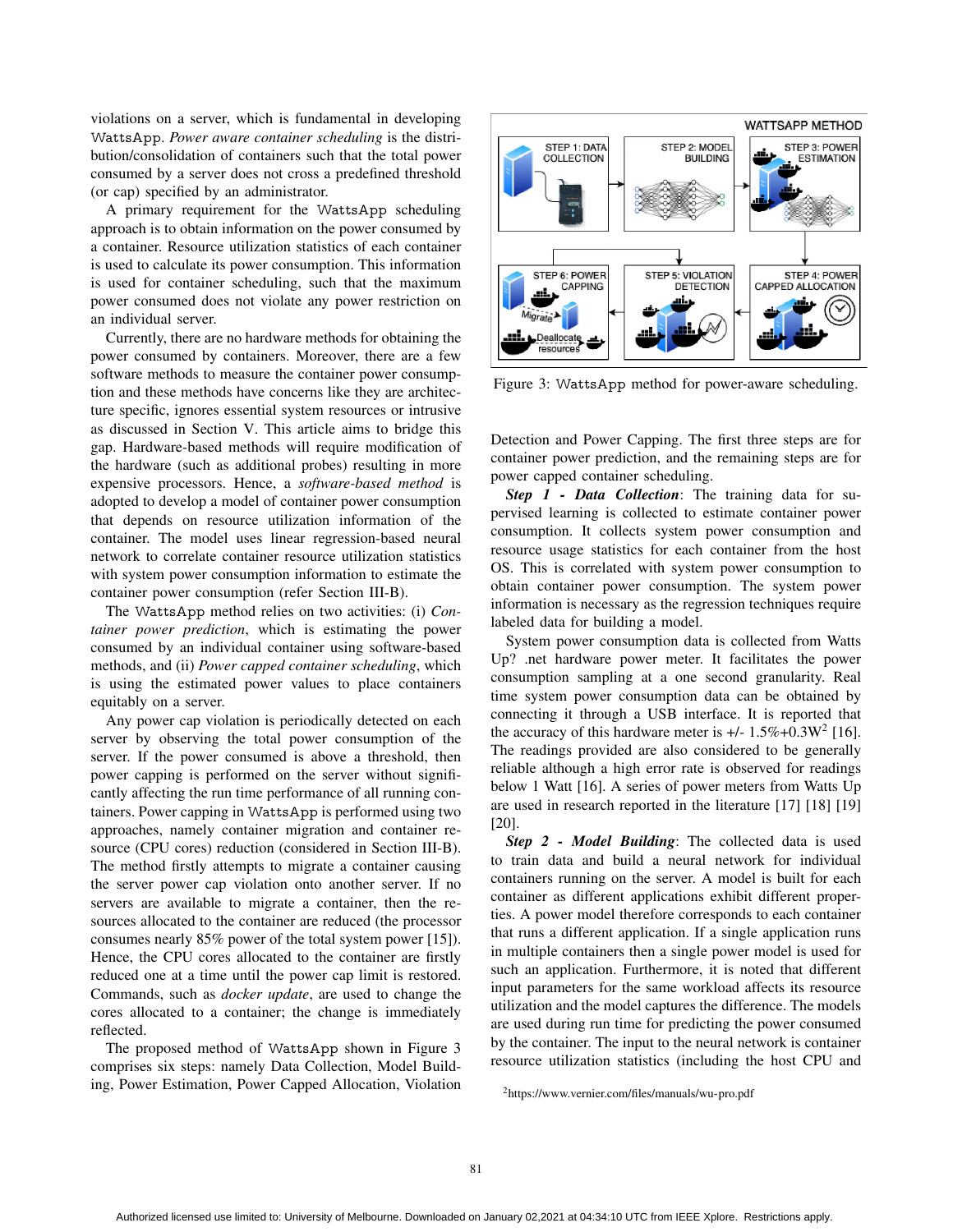memory the container is using, the total memory used by the container and the maximum allocated memory, the data the container sent/received on its network interface, and the amount of the data read from/written to the block I/O devices) and system power consumption. The model was developed using Keras<sup>3</sup>.

*Step 3 - Power Estimation*: Consider there are n containers  $(C_1, C_2, C_3, \cdots C_n)$  running on a server. The resource utilization statistics (CPU usage, memory usage, amount of block I/O and network data transfer) are collected for each container. The models developed (previous step) and the runtime statistics are used to predict the power consumed by the container.

*Step 4 - Power Capped Allocation*: The models are used for power capped container scheduling. It uses the predicted power consumption of the container and current total power consumption of the server before scheduling the container on the server. The power consumption information of the containers are obtained by using the power estimation model that uses the power profile of each container for power capped allocation.

*Step 5 - Violation Detection*: Power capped container scheduling is performed when a power cap violation is detected. After initial scheduling, this step is executed at a five minute interval to check the server for any power cap violation. If there is a violation, then the final step enforces the power capping limit on the server.

*Step 6 - Power Capping*: This final step adopts two techniques to enforce power capping. The first is migration another server that can accommodate the container causing the power cap violation on a current server is identified; migration should not violate the power cap of the recipient server. If such a server is available, then the power cap violating container is migrated to the identified server. If no such server is identified, then a second technique, referred to as resource deallocation, is performed in which the number of CPU cores allocated to the container is reduced until the power cap limit is reached. This first prototype of WattsApp only considers a single container causing power cap violations. However, if multiple containers cause power cap violation, then a priority based container selection approach is required (not considered in this paper).

The first three steps are presented in Section III-A and the last three steps are discussed in Section III-B.

#### *A. WattsApp Power Estimation*

This section describes Data Collection (Step 1), Model Building (Step 2), and Power Estimation (Step 3).

The *Data Collection* step gathers (i) the system power consumption data, and (ii) resource utilization data of running containers. This is a black box technique as the data is collected from the host operating system and no

3https://keras.io/

| <b>Algorithm 1: Data Collection</b> |  |  |  |
|-------------------------------------|--|--|--|
|-------------------------------------|--|--|--|

```
Input : Container name
```
Output: Combined resource utilization and power consumption data

<sup>1</sup> while *workload in container is running* do

- 2 | Obtain resource utilization from docker stat command once per second
- 3 Add time stamp to the output of docker stat
- <sup>4</sup> Collect Watts Up power data once per second
- <sup>5</sup> end
- <sup>6</sup> Combine resource utilization and power data on the basis of the timestamp

profiling data is obtained from within the container. The other approaches (referred to as white box) collect profiling information inside the container and should be avoided to maintain the integrity of the containers [21].

Power consumption data is collected from the Watts Up .net power meter. The data obtained contains the time stamp and power consumption (in Watts). The resource utilization data of the container is collected using the docker stats command, which provides the following data: (i) Id of the container and the name of the container, (ii) Percentage of host CPU and memory the container is using, (iii) Total memory the container is using and the maximum allotted memory, (iv) The amount of data the container has sent and received on its network interface, (v) The amount of the data read from and written to the block input/output devices, and (vi) The number of processes/threads created by container.

Resource utilization and system power consumption data are obtained once per second during benchmark execution. The sequence of steps is presented in Algorithm 1.

In the *Model Building* step, a neural network is used that takes as input the container resource utilization (including percentage of host CPU and memory the container is using, total memory the container is using, maximum allotted memory, amount of data the container has sent and received on its network interface, amount of the data read from and written to the block I/O devices), and system power consumption. The output is container power consumption.

In the *Power Estimation* step, the power consumption of containers is firstly modeled by WattsApp. The power consumption of a server  $(P_{server})$  comprises static power and dynamic power. Static power  $(P_{static})$  is defined as the power consumption of system when there is no active container. This power is measured by the Watts Up .net power meter. If there is only one running container then the total power consumption is sum of idle power and dynamic power consumption of the server. The dynamic power consumption  $(P_{dynamic})$  is defined as the power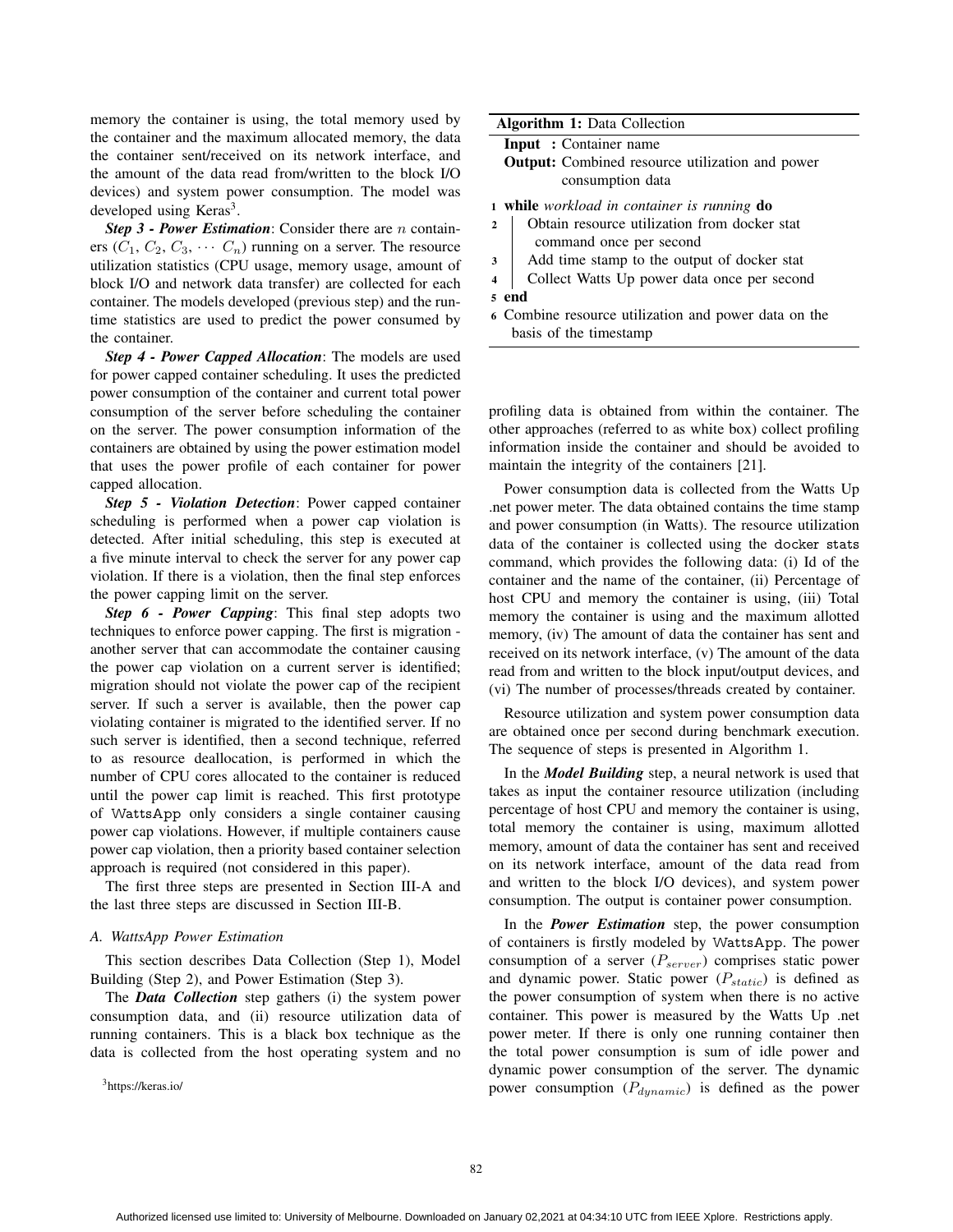consumption of the running container.

$$
P_{server} = P_{static} + P_{dynamic} \tag{1}
$$

If there are  $n$  active containers on a server, then the dynamic power consumption is the aggregate power of all the containers.

$$
P_{dynamic} = \sum_{k=1}^{n} P_{container_k}
$$
 (2)

where  $P_{container}$  is the power consumption of the container.

The dynamic power consumption of the system is the sum of the power consumed by the CPU, memory, disk and network.

$$
P_{container_k} = a_k * Ucpu_k + b_k * Uram_k + c_k * Udisk_k + d_k * Unet
$$
\n
$$
(3)
$$

where  $a, b, c$ , and d are constants, n is the number of running containers, l represents the number of CPU cores allocated,  $Ucpu$  is the CPU utilization factor  $(Ucpu =$  $\sum_{i=1}^{l} Ucpu_{core_i}$ ), Uram is the RAM utilization factor, U disk is the disk utilization factor, and U net is the network utilization factor.

$$
P_{server} = P_{static} + \sum_{k=1}^{n} a_k * Ucpu_k + \sum_{k=1}^{n} b_k * Uram_k + \sum_{k=1}^{n} c_k * Udisk_k + \sum_{k=1}^{n} d_k * Unet_k \quad (4)
$$

A single workload can be executed across a cluster of containers. In this case, the workload's power consumption is the aggregate power consumption of all containers of the cluster.

$$
P_{workload} = \sum_{i=1}^{n} P_{Container_k}
$$
 (5)

where  $Container_k$  is element of C, the set of containers in the cluster  $C = \{Container_1, Container_2, \cdots \}$  $Container_n$ .

### *B. WattsApp Power Capped Scheduling*

This section presents the use of the estimated power values at run time for the power capped container scheduling method. The approach is to initially allocate containers using a best fit strategy, and when there is a power cap violation on the server, migrate the container elsewhere or reduce the allocated CPU cores of the running containers until the power cap is not violated. Power Capped Allocation (Step 4), Violation Detection (Step 5), and Power Capping (Step 6) from Section III is considered in this section.

*Power Capped Allocation* uses the estimated power to schedule containers by calculating the total power consumption of the candidate server after adding the estimated

Algorithm 2: Power Capped Scheduling of Contain-

ers **Input:**  $S$ ,  $C_{i_j}$ ,  $md$ 1 for  $\forall$   $c_i \in C$  do 2 |  $flag = false$ 3 for  $\forall s_i \in S_i$  do 4 | P $S_i = PS_i + container Power_i$  $\begin{array}{c|c|c|c} 5 & \text{if } serverPower_i < cap \textbf{ then} \end{array}$ 6 | | | allocate $(c_i, s_i)$  $7 \mid \cdot \cdot \cdot$  flag = true  $\vert$  else <sup>9</sup> do nothing  $10$  end  $11$  end 12 **if**  $flag == false$  then <sup>13</sup> Power Capped allocation is not possible 14 | Select the  $i^{th}$  server with minimum  $PS_i$  to place the current container <sup>15</sup> end <sup>16</sup> end

Table II: Notation used in the Power Capping Method

| <b>Notation</b>    | <b>Description</b>                                                      |
|--------------------|-------------------------------------------------------------------------|
| S                  | Set of all the servers $s_i \in S$ for $i = 1, \dots, n$                |
| $Cr_i$             | Number of CPU Cores in server $s_i$                                     |
| $M_i$              | Available memory in the server $s_i$                                    |
| $C_{i_j}$          | List of m containers deployed in server $S_i$                           |
| $\overline{C}$     | List of all the containers ready to be placed                           |
| $\overline{ACr_i}$ | List of CPU core allocated to containers                                |
| $AM_i$             | List of memory allocation to containers                                 |
| md                 | Power consumption model                                                 |
| $PC_{i,i}$         | Power consumption of container $c_{i,i}$                                |
| $PS_i$             | total power consumption of server $s_i$ , $ps_i \text{ }\varepsilon$ PS |
| $c_i$ , $pc_i$     | candidate container causing server power cap viola-                     |
|                    | tion and its power consumption                                          |
| cap                | Power cap                                                               |

power of the container ready for deployment. If the power consumed by the server is anticipated to be below the power cap, then the container is placed on the candidate server. This is repeated for all containers that are ready for placement. Algorithm 2 highlights this and Table II presents the notation used by the algorithms presented in this section. It is assumed that there are  $n$  servers, and each server may have up to  $m$  containers.

Algorithm 2 executes for all containers ready for placement (line 1). The flag variable is initialized to false (line 2); this variable will be used to identify the case when no suitable server for power capped placement. Each server is checked one by one whether it can accommodate the container under consideration (line 3). The container power consumption is added to the candidate server power (line 4) to check if it can accommodate the container (line 5). If the candidate server can deploy the container, then it is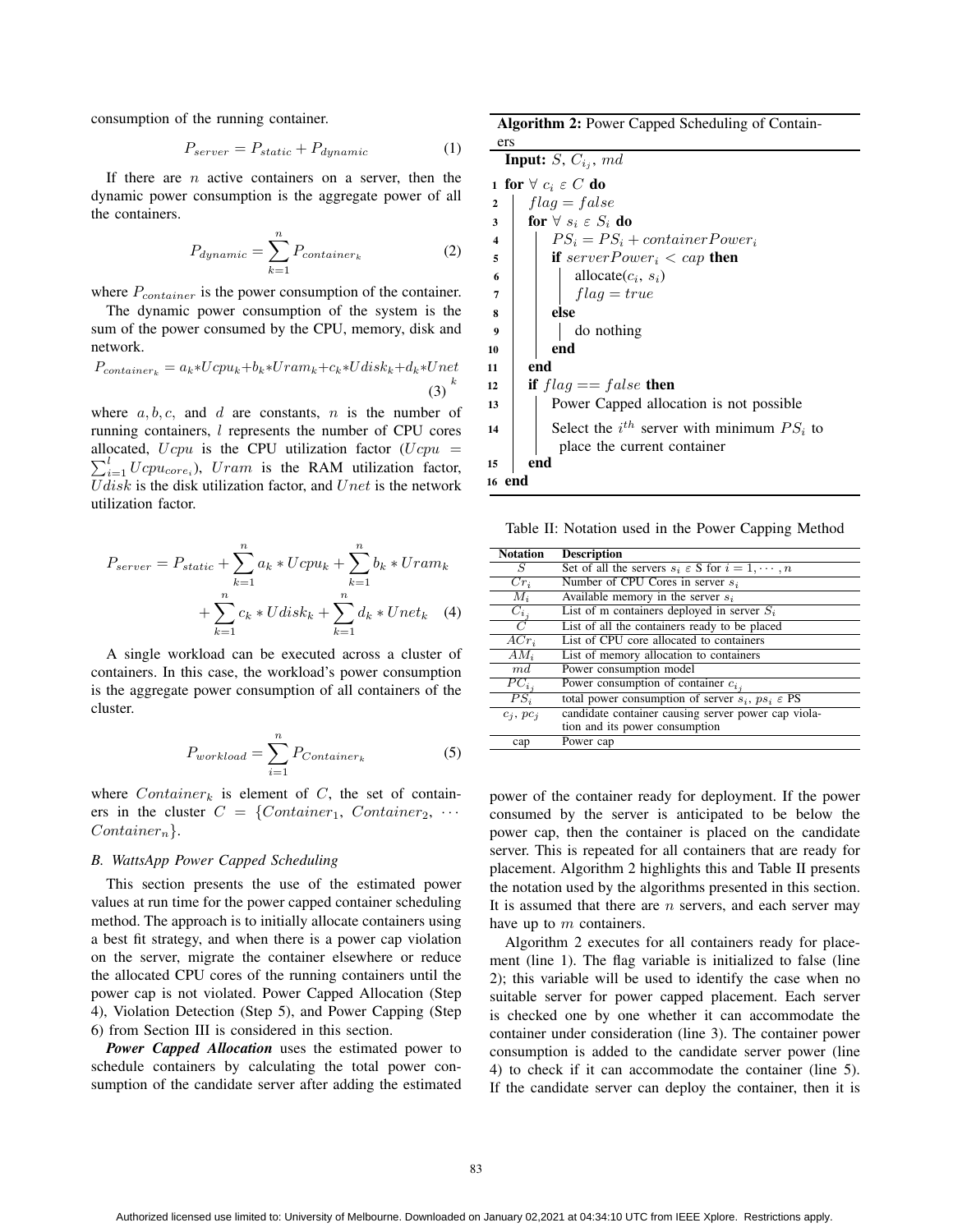allocated to the server (line 6). When container placement is successful, the flag is updated to true (line 7). If it is not possible to allocate on a given server, then the remaining servers are processed. When no suitable server is found for power capped placement (line 12), the container is allocated to the server with the lowest power consumption (line 13 and 14). Algorithm 3 detects the possibility of power cap violation, and if required, the power cap is applied using Algorithm 4.

A process to determine any power cap violation is executed on the servers, five minutes after initially scheduling containers (profiling data is collected for the first five minutes). This process uses the power prediction model to estimate the power consumption of each running container. If the power consumption of any server (sum of power consumed by all running containers) is beyond the power cap, then there is a violation due to the newly placed container). This container is considered for migration or core reduction.

Power capping is achieved in two ways. The first is by *migrating the candidate container* from the source to a destination server whose power consumption is below the cap. A stateful migration method, namely 'CRIU (Checkpoint/Restore In Userspace)' is employed for migrating containers. The second is by reducing the resources allocated to the candidate container, specifically the number of CPU cores (reduce one at a time) as CPU usage significantly affects the power consumption of Docker containers [22]. The Docker update command is used to change the number of allotted CPU cores to the container. The performance of the container will be degraded when using this approach (further considered in Section IV).

Currently, there is support for power capping on the hardware. However, most hardware power capping techniques tweak the voltage and processor frequency, which affects the potential performance of the entire system and is detrimental to all containers running on the system [9]. However, the proposed software power capping technique achieves the power cap without significantly affecting the entire system's performance and only negatively impacts the container that causes the power cap violation.

*Violation Detection* detects a power cap violation and runs Algorithm 3 on each server. When a violation is detected, Algorithm 4 performs power capping. The model used to compute the power consumption of the container at run-time is considered in Section III-A.

The detection algorithm firstly computes the power consumption of each server (line 1) indirectly by calculating the power consumption of every container (line 3) deployed on the server. This is achieved by collecting the resource usage statistics for each container (line 4) and then passing the data to the power model for predicting power consumed (line 5). The proposed software approach is used to calculate the server power consumption instead of using direct meaAlgorithm 3: Power Cap Violation Detection **Input:**  $S$ ,  $C_{i_j}$ ,  $md$ 

1 for  $\forall s_i \in S$  do 2 | totalPower<sub>i</sub> = 0 3 for  $\forall$   $c_j \in C_{i_j}$  do 4 data = collect\_stats $(c_i)$  $5 \mid P C_{i_j} = \text{md.predict}(data)$ 6 | totalPower<sub>i</sub> = totalPower<sub>i</sub> +  $PC_{i_j}$ <sup>7</sup> end <sup>8</sup> end 9 for  $\forall s_i \in S_i$  do 10 **if** total Power<sub>i</sub> > cap **then** 11 | powerCap $(c_j, ps_j, s_i, PS)$  $12$  else <sup>13</sup> do nothing <sup>14</sup> end <sup>15</sup> end

surements from a hardware power meter as it is impractical to connect each server to a hardware power meter. The power consumption of all containers running on a server are summed to obtain server power consumption (line 6) after which power cap violation (if any) is checked for on each individual server (line 9 and 10). If a server crosses the power cap limit then Algorithm 4 is performed with the required inputs. If the power consumed by all containers on the servers is below power cap, then no changes are made (line 13).

The last step is *Power Capping* that uses Algorithm 4 (input provided by Algorithm 3). The container that violates the power cap on a source server is migrated to a destination server (whether such a server is available is checked by a network process; lines 1-3). If no candidate destination servers are found, the algorithm reduces the cores allocated to a container until the server power consumption drops below the power cap (line 7). The cores are first reduced one by one (line 8) and then the power consumption is predicted (line 9, 10). Again, if the power consumption does not fall below the power cap (line 11), then the above process is repeated.

CPU core reduction to achieve power capping will degrade performance of the selected container. This can be compensated for by increasing the CPU cores at a later stage when it may be feasible to do so without exceeding the power cap. This scenario is considered in experimental studies to demonstrate that the impact of CPU core reduction of a container can be compensated when running the parallel component of an application in a cluster.

There may be a delay in enforcing the power capping limit since the detection algorithm is only executed every five minutes (this is a configurable parameter; experimentation on the impact of this limit is not presented in this article). It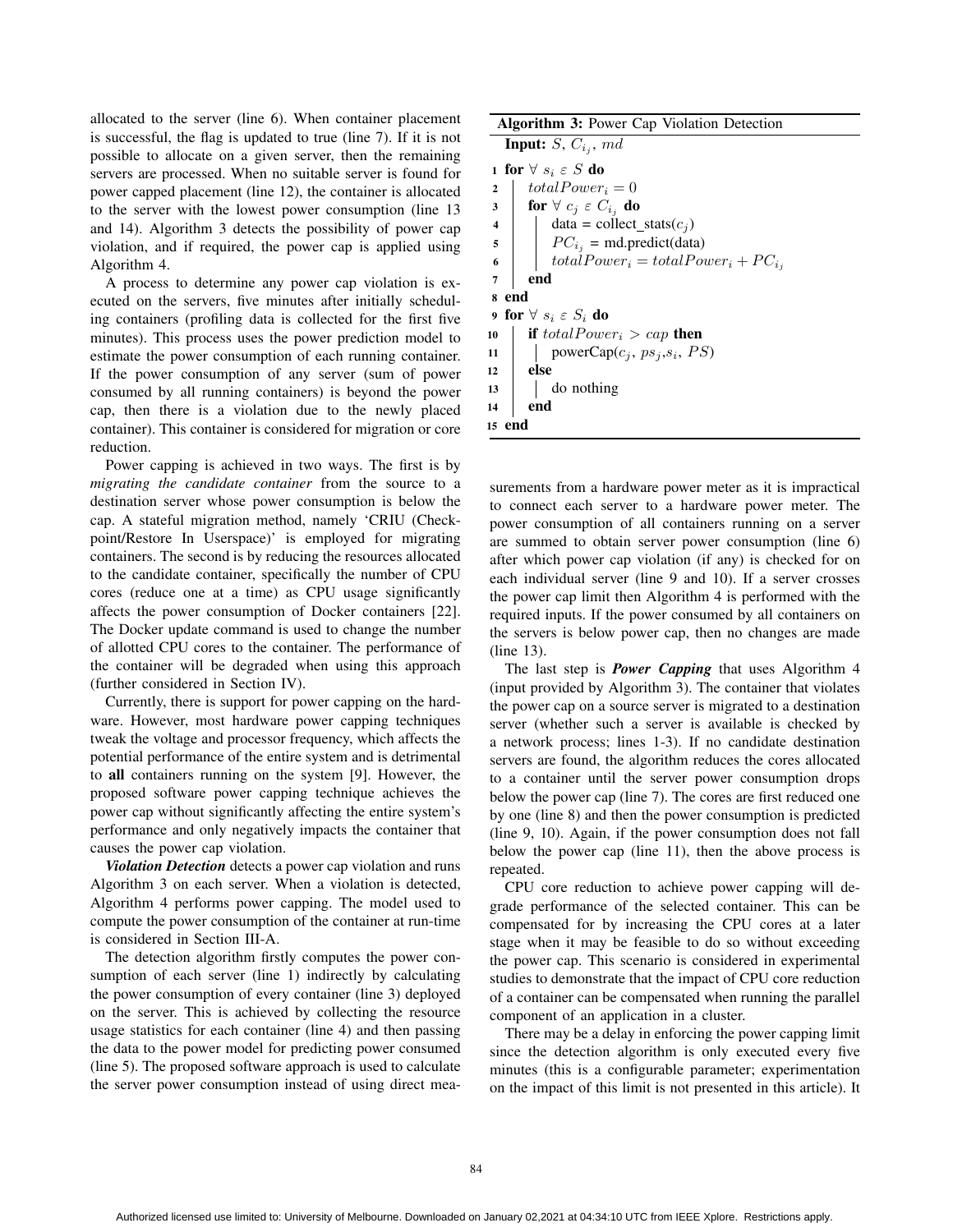Algorithm 4: Apply Power Capping **Input** :  $S$ ,  $C_{i_j}$ ,  $c_j$ ,  $ACr_i$ ,  $cap$ ,  $PS$ ,  $md$ Output: true if power capping is successful, false otherwise 1 for  $\forall s_j \in (S-s_i)$  do 2 **if**  $PS_i$  +  $pc_i$  < cap then  $\mathbf{3}$  migrate $(c_j, s_j)$ 4 | return true <sup>5</sup> else <sup>6</sup> end 7 while  $ps_i > cap$  do 8 | reduceCoresByOne $(c_j)$ 9 data = collect\_stats $(c_i)$ <sup>10</sup> predictedpower=md.predict(data) 11 if  $ps_i < cap$  then 12 | return true <sup>13</sup> end <sup>14</sup> end <sup>15</sup> return false

was empirically observed that after a violation was detected, time was required for migrating the container to another server due to: (i) Creating checkpoints - freeze a running container and save its state on disk, (ii) Compressing the checkpoint and transferring it to the selected server, and (iii) Creating a new container and restoring the checkpoint. The majority of the migration time (depends on the container image size) is for transferring the checkpoint to the destination server.

#### IV. PERFORMANCE EVALUATION

The experiments highlight that for WattsApp: (i) the overheads for data collection to estimate power do not significantly impact system power consumption, (ii) there is limited error in estimating power using the model, (iii) WattsApp operates across multiple processors, and (iv) the proposed power capping method is more effective for scheduling than alternate methods, such as Intel's RAPL.

The experiments are carried out on two systems with different form factors. The first is workstation Dell Precision 3630 with an Intel Xeon E-2174G processor and 16GB memory. The second is a small form factor Odroid N2 Board with a quad-core ARM Cortex-A73 CPU cluster and a dual core Cortex-A53 cluster and 4GB memory. The system power data is collected using Watts Up .net hardware power meter. The systems run Ubuntu 18.04. The containers are created with Ubuntu 18.04 LTS image. Each container is allocated three CPU cores, 4GB memory on workstation and 2 CPU cores and 2GB memory on Odroid. Docker 17.12.0 ce version is used to deploy the containers. Keras 2.2.0 that runs on TensorFlow 1.8.0 is used to build the power model. The hardware power meter Watts Up .net is used to obtain



Figure 4: Data collection overhead for 89 seconds on Intel Xeon.



Figure 5: Data collection overhead for 89 seconds on ARM.

system power consumption in real-time. Watts Up .net power is used to collect instantaneous power readings using USB from the host OS.

The workloads defined in Table I are used for evaluating WattsApp. These are scientific workloads that execute to completion. This paper does not consider Internet-of-Things, stream processing, or sensor-based applications. The experiments are carried out for single workloads on single containers, multiple workloads on multiple containers, and single workload across multiple containers (a cluster of containers) to thoroughly evaluate the WattsApp method.

*Results:* The data collection overheads and estimation error in container power prediction is firstly presented. Then, the results from scheduling for power capping obtained for single and multiple containers are considered. The average system power consumption overhead when collecting data (CPU, memory, and disk utilization along with power) for a 89 second time period is shown in Figure 4. The blue plot shows the average system power consumption when only power data is collected, and the orange plot shows when both resource utilization and power metrics are collected. On an average, nearly 0.2 Watts are spent. The graph illustrates that the overhead in terms of system power is negligible (less than 1% of system power consumption). This is an indicator that Step 1 of the proposed power-aware scheduling method is feasible. Figure 5 shows the data collection overhead on ARM to be nearly 1.7% of the system power.

Figure 6 shows the error distribution on the Intel processor in the power estimated for 444 samples using the neural network model. In this experiment, data collected from all workloads (Table I) is consolidated to build the model that is validated using repeated random sampling by splitting data into 75% and 25% as training and testing dataset respectively. More than 90% of the samples have an error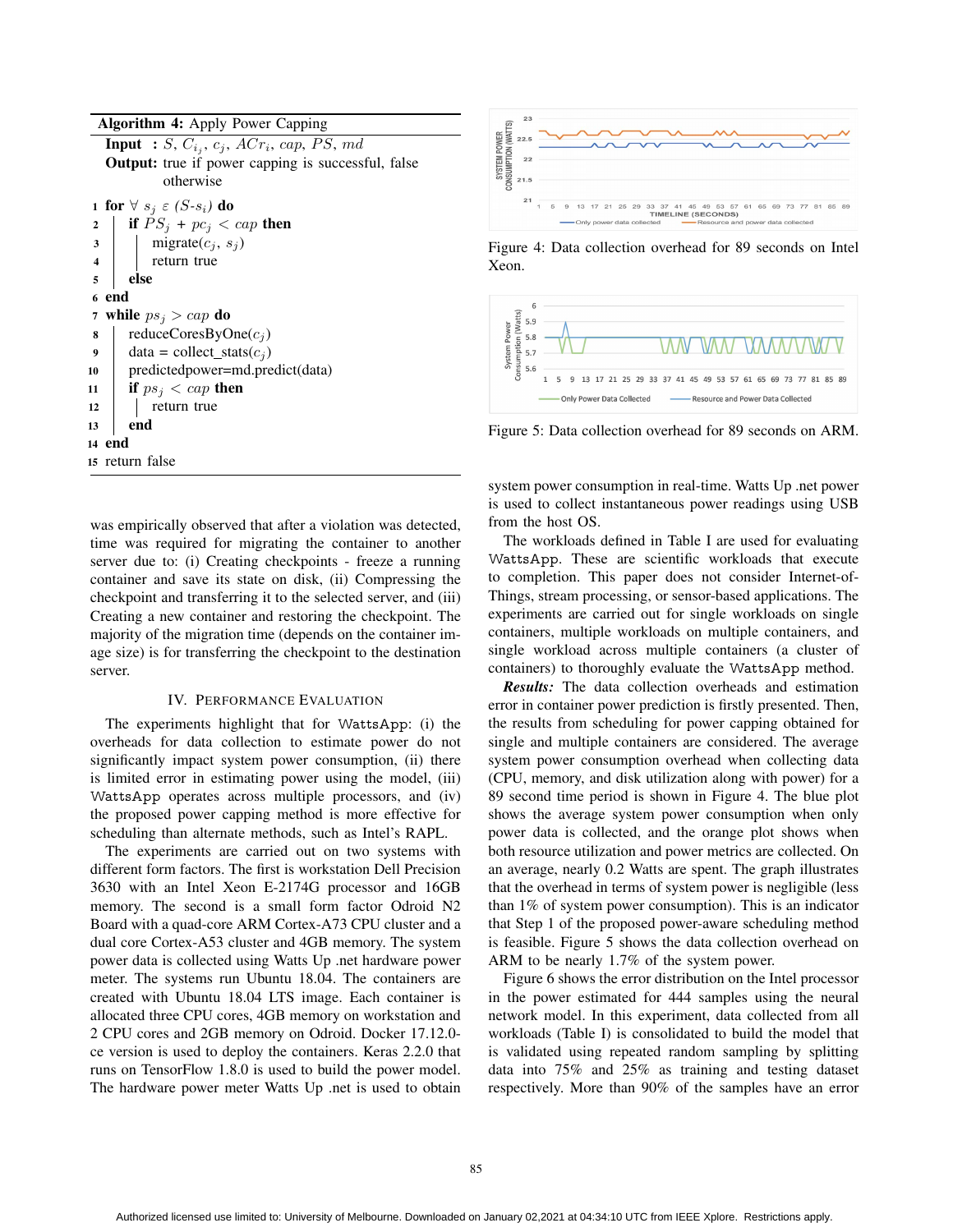

Figure 6: Error distribution for 444 data samples on Intel Xeon.



Figure 7: Mean Absolute Percentage Error (MAPE) in estimating system power for workloads running in containers on Xeon.

of less than 10% and nearly 49% of the samples have less than a 6% error. This highlights that the power model built in Step 2 of the method will have a reasonable accuracy for prediction in Step 3.

Figure 7 highlights the Mean Absolute Percentage Error (MAPE) of the model for estimating power of individual workloads executing in a container on Intel Xeon. For this experiment each workload is executed in a single container and the power is estimated for each container. MAPE indicates the average of percentage errors (a lower value means the model estimates with a higher accuracy). The average percentage error is between 1% and just over 6%.

Similar experiments are performed on the ARM processor using six workloads from (Table I) (FUZZYKMEANS, KMEANS, KPCA and PCA are from DCBench with the binaries for the x86 platform). Figure 8 shows the error distribution of estimating power values for 400 samples using the neural network model. In this experiment, data collected from the six workloads is consolidated to build the model that is validated using repeated random sampling by splitting data into 75% and 25% as training and testing dataset, respectively. Over 80% of the samples have an error of less than 15% and over 60% of the samples have less than a 10% error. This highlights that the power model will have a reasonable prediction accuracy.

Figure 9 highlights the MAPE of the model for estimating power of individual workloads executing in a container on the ARM processor. For this experiment each workload is executed in a single container and the power is estimated for each container. MAPE indicates the average of percentage errors (a lower value indicates that the model estimates the power consumed with a higher accuracy). The average



Figure 8: Error distribution for 400 data samples on ARM.



Figure 9: Mean Absolute Percentage Error (MAPE) in estimating system power for workloads running in containers on ARM.

percentage error is between 1% and just over 4%.

Figure 10 shows the overheads associated with the two techniques adopted in power capping, namely migration and deallocation of resources for different sizes of containers. The time taken to migrate using the Checkpoint/Restore in Userspace approach provided by Docker is directly proportional to the size of the container as the container needs to be checkpointed and migrated to an alternate server. However, using the time taken to deallocate resources on a container on the server takes approximately 180 milliseconds. Although migration is a potential option to achieve the power cap, the results show that deallocating resources is a more viable option given the inherent overheads in container migration. In the next set of experiments, power capping results based on only resource deallocation is presented. Migration using containers is a less viable option based on existing technology (if a critical application has to be executed) given large migration overheads although it may be lower than VMs (also not suited for single parallel application executed across a cluster of containers).

In another experiment, a cluster of containers (four on Intel and two on ARM) was created for running the MPI applications from Table I. Figure 11 shows the results on Intel to demonstrate the feasibility of container power prediction for parallel applications executed across multiple containers. The average MAPE is 3 with error between 1 % and around 5.5%. Figure 12 show the MAPE on ARM. The average MAPE is 2.6 with error between 1 % and 4 %.

The accuracy of WattsApp power estimation is considered for different input parameters when the benchmark is executed in a single container (Figure 13) and in cluster of two containers (Figure 14). Only three benchmarks (BFS, POISSON, MD) are presented with three different input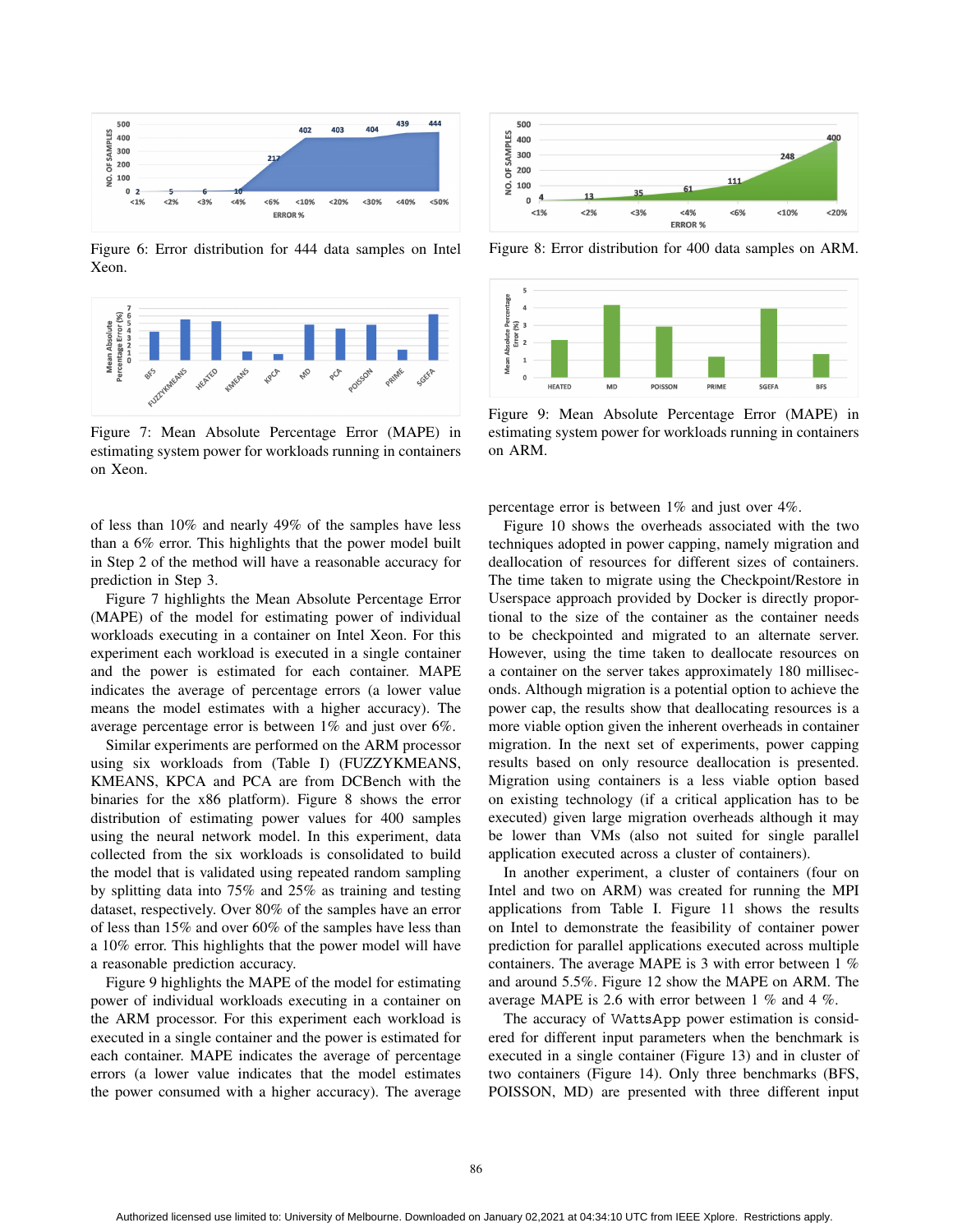

Figure 10: Time taken to migrate containers and deallocate resources for different sizes of containers.



Figure 11: MAPE of estimating system power for parallel workloads running across a cluster of four containers on Intel Xeon.

parameters (P1, P2 and P3). The input to BFS is the parameter scale for which P1, P2, and P3 values are 8, 12, and 16 respectively. POISSON takes as input the number of interior vertices in one dimension, for which we chose P1, P2, and P3 as 16, 32, and 64 respectively. MD requires parameters: spatial dimension, number of particles, number of time steps and time step size;  $P1 = \{2, 500, 500, 0.2\}$ ,  $P2$  $= \{3, 500, 500, 0.2\}$ , and P3 =  $\{3, 750, 500, 0.2\}$ . The data for the input parameters were not used during training. The results highlight that the average error percentage is between 0.8% and 4% for both Intel and ARM processors.

Two further experiments were carried out on Intel Xeon to identify benefits of the scheduling approach when compared against no power caps or Intel's RAPL. The first experiment is when a single container executes on the server with a given workload; only one container running on the server is likely to violate the power cap. The second experiment is when multiple (three) containers that run the same workload execute on the server; any container may violate the power cap. All containers executes the same workload.

Figure 15 shows the results for the first experiment in which a single container executes on the server with a given workload. The graph shows the workload execution time for the proposed power cap method, no power cap, and RAPL's power cap is adopted. The proposed power capping method is more effective since the total workload execution time is lower than RAPL's power cap.

Figure 16 shows the peak power consumption on the Intel Xeon processor of applications (from Table I) when there is no power capping, under the WattsApp power capping regime and the RAPL power capping technique. This experiment uses the power cap limit of 55W. The



Figure 12: MAPE of estimating system power for parallel workloads running across a cluster of two containers on ARM.



Figure 13: Average power estimation error (%) for different input configurations of benchmarks on a single container.

average peak power consumption of the proposed power capping technique is 56.4W which is close to the power cap limit where as the average peak power of RAPL's power cap is 60.2W and significantly higher than the power capping limit. The peak power consumption for WattsApp is 60.3W in comparison to the peak power consumption of RAPL's power cap is 65.9W.

Similar experiments are carried out on ARM using six workloads from Table I. As RAPL is specific to Intel, these experiments only compare the WattsApp power cap with no power cap.

Figure 17 shows the results when a single container executes on the ARM processor. The workloads running under WattsApp takes slightly longer time and executes within the power budget of 7W.

Figure 18 shows the peak power consumption of six workloads when there is no power capping and under the WattsApp power capping regime. A power cap limit of 9W is used. The average peak power of the proposed power capping technique is 8.1W (below the power cap limit), but is 9.2W when there is no power cap.

Figure 19 and Figure 20 show performance gain when a single MPI application is executed across a cluster of containers. This experiment considers that workloads are running on a cluster of two or more different servers. When the CPU cores of the workload need to be reduced on one server, then it is compensated for by increasing the CPU cores allocated on the other server for the workload. Power capping on one server with compensatory allocation on another server does not significantly impact performance.

*Summary:* The experimental results highlight that: (i) The data collection overhead in the proposed power-aware container scheduling method of WattsApp only affects the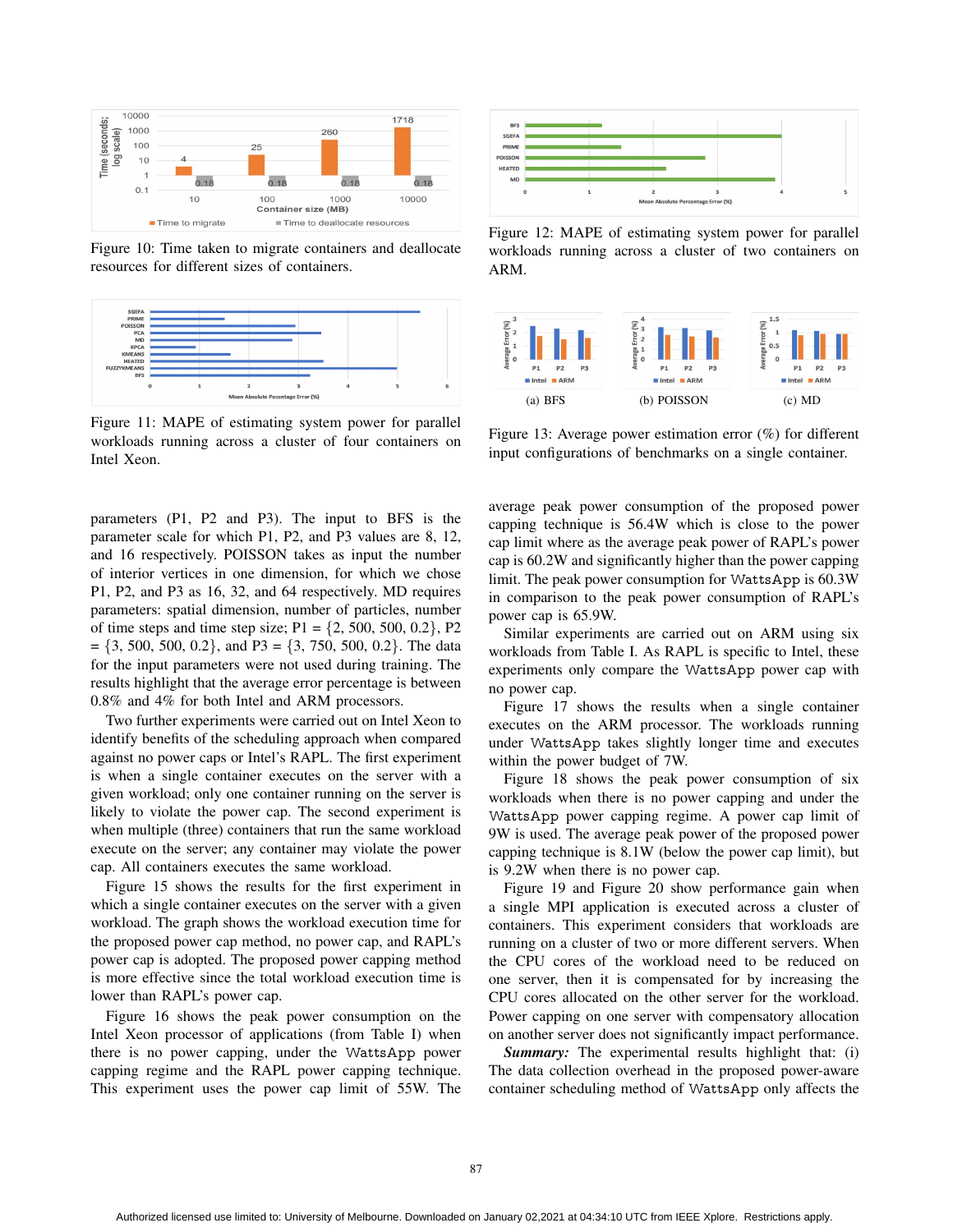

Figure 14: Average power estimation error (%) for different input configurations of benchmarks across two containers.



Figure 15: Execution time when a single container executes using the power cap technique on Intel Xeon.

system power consumption negligibly. (ii) Nearly 90% of data samples are estimated with less than 10% error. (iii) The MAPE of power estimation using the model that is employed by the proposed power-aware container scheduling method of WattsApp is between 1%-6%. This is relatively low and accurate estimations can be expected from the model. (iv) The power estimation method of WattsApp is also validated on the parallel applications across a cluster of containers. The proposed model estimate the power consumption with MAPE between 1% to 5.5%. The impact of power capping (CPU core reduction) for parallel workloads is minimized during the workload runtime by applying compensation. (v) Deallocation of resources are found to be a more feasible approach than migrating containers for the power capping technique given that the overheads for migration increase with the size of the container. The overheads for deallocating resources is negligible. (vi) When both single and multiple containers are executed, the proposed power cap method is more beneficial than when no power cap or RAPL's power cap is employed since the proposed method does not degrade the performance of all running containers.WattsApp's power capping is also effective since the peak power allowed by WattsApp is less than RAPL's power cap and does not violate any soft power cap imposed by administrators.



Figure 16: Peak power under power cap techniques on Xeon.



Figure 17: Execution time when a single container executes using the power cap technique on ARM.

## V. RELATED WORK

Power modeling of processors and VMs are well explored, but power modeling of containers is in early stages.

Container Power Modeling: SmartWatts [13] is a self calibrating software power model for containers that relies on hardware performance counters and RAPL's power measurement of CPU and DRAM for estimating power. RAPL limits the applicability of SmartWatts to Intel architectures. It also does not capture the impact of disk access and network usage on power that may be the main activity of an I/O or a network application. WattsApp on the other hand uses architecture agnostic parameters to model system power and its feasibility on multiple hardware platforms is demonstrated.

Lightweight power models, such as cWatts+ [11] and cWatts++ [12] are developed for containers. cWatts++ is a virtual power model that has two components: a client backend and a server front-end. The client back-end is installed in the container and accesses the CPU event counters. cWatts++ uses two models, namely an event-based and RAPL-based models. The event-based model uses CPU performance counters and RAPL-based models uses only RAPL event counters. The evaluation shows that the two power models are useful on workloads obtained from the PARSEC and inhouse benchmarks. However, cWatts only uses CPU related metrics to compute container power from server power. CPUs are a major power consuming component of a typical server (nearly one-third [23] and even up to 40% [15] of the total server power), but other components need to be considered. Hence, WattsApp considers memory, IO and the network to account for container power. cWatts is also intrusive requiring container access for client installations.

There is research that accounts for the power consumption of individual threads and application containers [24]. The research relies on power estimation of each CPU core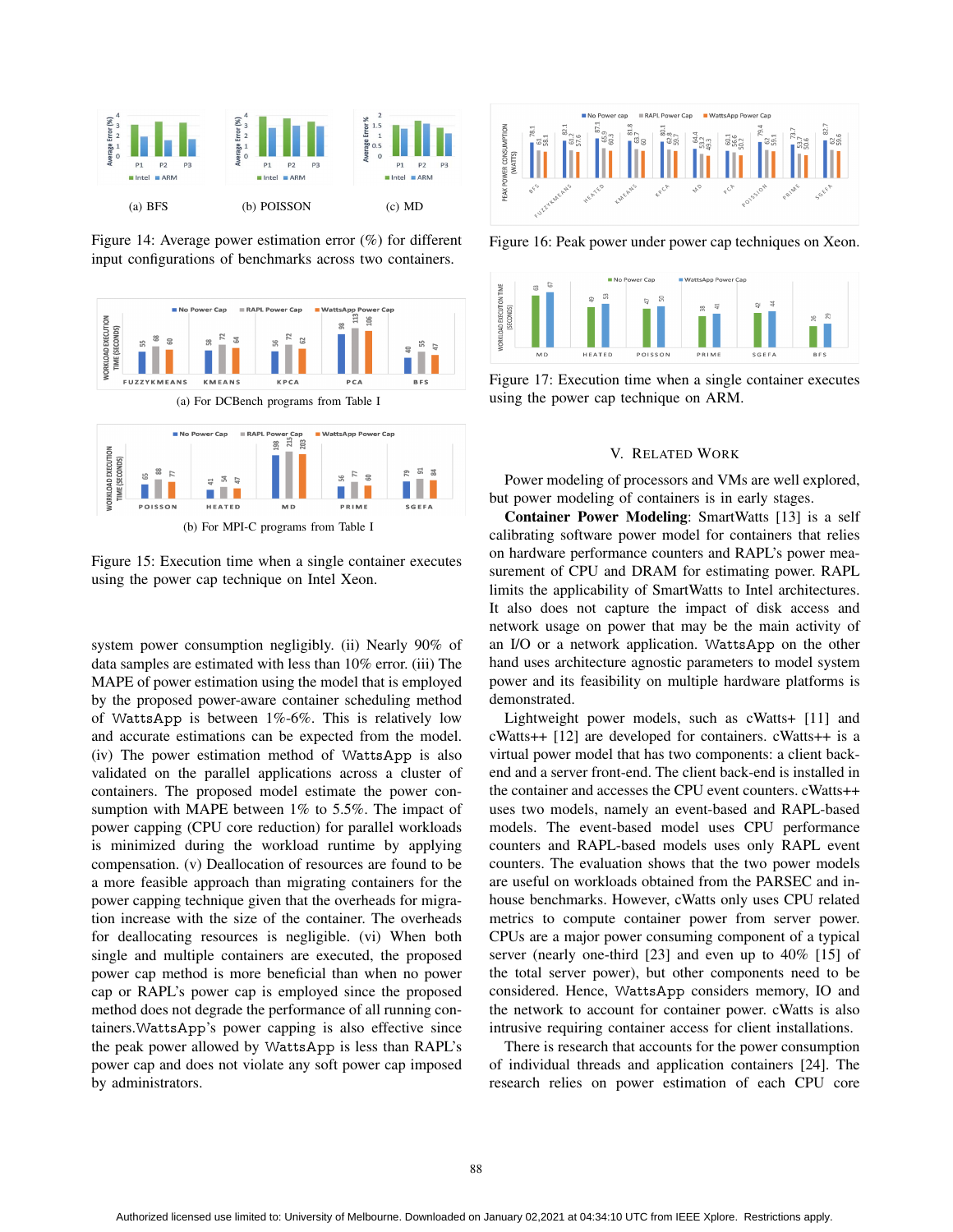

Figure 18: Peak power under power cap techniques on ARM.



Figure 19: Effect of power capping with compensation on parallel workloads on Xeon.

obtained from Intel's RAPL and hardware performance counters (related to CPU events) obtained from the OS. A power-aware consolidation technique based on a model built using CPU utilization is presented [25]. Both approaches are based on CPU-based metrics and do not account for the power consumed by other components [15]). WattsApp considers CPU, memory, disk and network related metrics.

Container Power Capping: Two power capping techniques are proposed in literature. The first is a power capping technique (DockerCap) for Docker containers [20]. The system power consumption is obtained from the hardware power meter and RAPL. The CPU quota of all the containers of different priority is reduced, thereby affecting the performance of all the containers. The WattsApp method however uses container migration and core reduction to achieve power capping. The merit is that the overall container performance is unaffected, but only the container that violates the power cap.

The second technique is proposed for Docker containers on the Kubernetes platform [26] by relying on DEEP-mon power monitoring [24]. This technique relies on RAPL and DVFS to manage power cap limits. It is demonstrated that RAPL affects the run-time performance of all containers on a server. RAPL enforces a power cap on the processor package and DRAM by reducing the CPU frequency and thus degrades the overall system performance. However, WattsApp uses architecture independent metrics to measure resource utilization (CPU, memory, disk, network) and is demonstrated to be effective for both power-aware scheduling and capping.

## VI. CONCLUSIONS

This paper proposes WattsApp that is underpinned by a six-step power-aware scheduling method for containers to minimize power cap violations on a server in real-time. The method relies on a neural network-based power estimation



Figure 20: Effect of power capping with compensation on parallel workloads on ARM.

model. The trained model effectively predicts over 90% of data samples with less than 10% error. By testing on 10 representative benchmark workloads, the approach is able to achieve a MAPE error of less than 6%, and displays minimal overhead during run time scheduling. Unlike hardware-based power capping techniques, such as Intel's RAPL, which are indiscriminate to workloads and degrade the overall performance of all containers running on a server, this software-based approach is able to target individual containers running workloads, minimizing overall processing degradation while maintaining a node's power budget. The proposed technique considers multiple scenarios, including (i) single/multiple application, single container and single application, multiple containers. WattsApp has been shown to be feasible and outperforms existing techniques.

*Future Work:* WattsApp will be expanded for accelerator architectures. The current method prioritizes the power budget of an individual server, but not the performance of the container workloads. WattsApp will be explored for edge computing where power is a critical concern and containers are increasingly used. Alternate workloads (stream processing and sensor-based) will be considered.

#### ACKNOWLEDGMENT

Hemant Kumar Mehta is supported by Science Foundation Ireland (SFI) and is co-funded under the European Regional Development Fund under Grant Number 13/RC/2077. Blesson Varghese is supported by a Royal Society Short Industry Fellowship and by funds from Rakuten Mobile, Japan.

#### **REFERENCES**

- [1] B. Ruan, H. Huang, S. Wu, and H. Jin, "A Performance Study of Containers in Cloud Environment," in *Proc. of the Asia-Pacific Services Comp. Conference*, 2016, pp. 343–356.
- [2] O. Weidner, M. Atkinson, A. Barker, and R. Filgueira, "Rethinking High Performance Computing Platforms: Challenges, Opportunities and Recommendations," in *Proc. of the ACM Int. Workshop on Data-Intensive Distributed Comp.*, 2016, pp. 19–26.
- [3] K. M. D. Sweeney and D. Thain, "Efficient Integration of Containers Into Scientific Workflows," in *Proc. of the 9th Workshop on Scientific Cloud Comp.*, 2018, pp. 7:1–7:6.